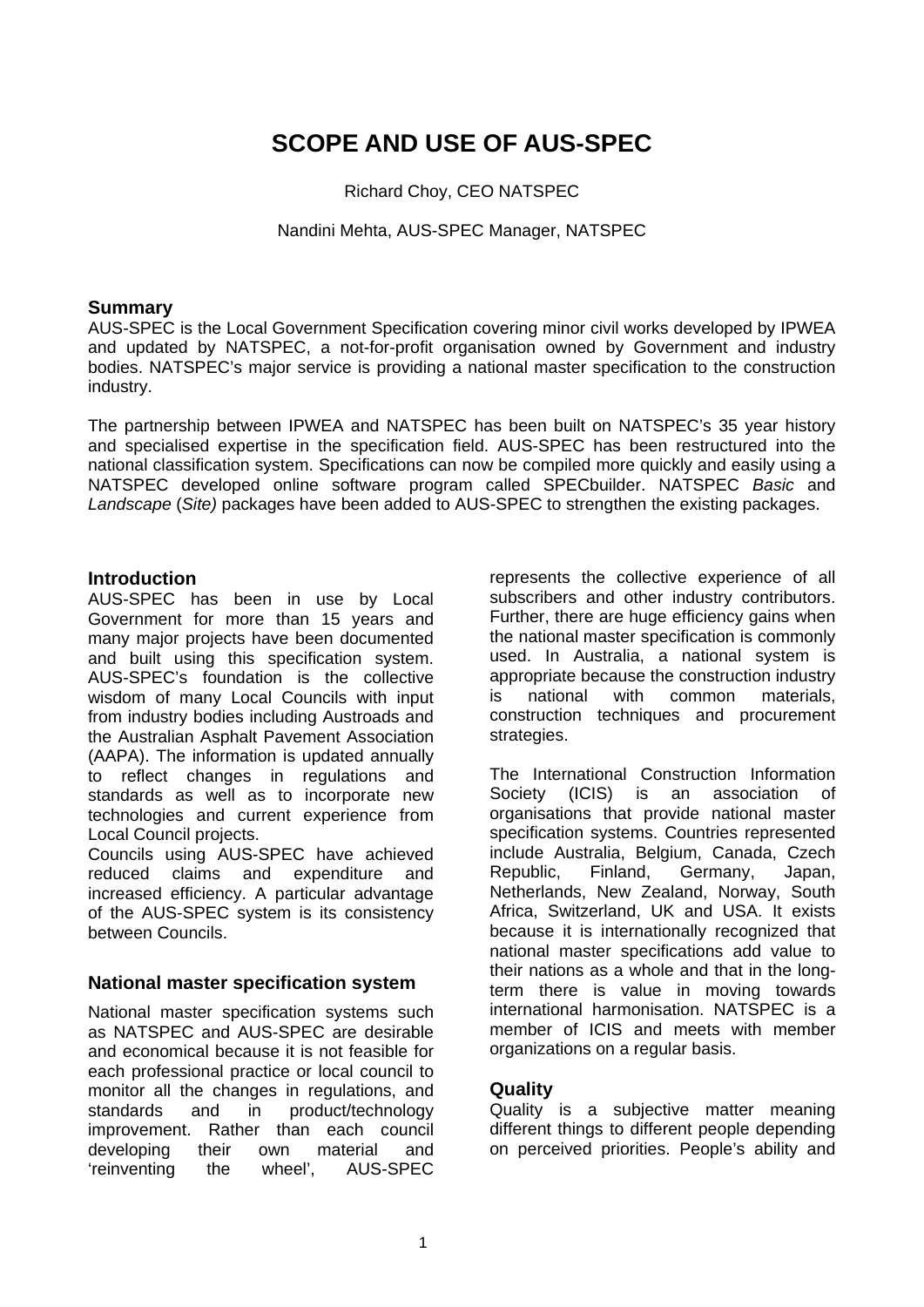willingness to pay for a particular level of quality is also varied.

A quality specification must clearly define the desired level of quality and demonstrate compliance with legislation and the requirements of relevant authorities.

AUS-SPEC identifies these issues and now offers guidance notes to assist the writer in developing a project specific specification. The level of quality set by legislation is built upon by the incorporation of Australian Standards and feedback from industry.

## **Specifications - Defining what is to be procured**

The specification is an essential contract management document used to outline what is required of the contractor. Preparing a specification is a core process in tendering and contracting.

Generally specifications may include:

- Functional specifications which define the function to be performed.
- Performance specifications which define the physical performance expected which can be reliably measured and evaluated.
- Technical specifications which define the technical and physical characteristics.

Using a well prepared specification system like AUS-SPEC leads to consistencies and efficiencies across the industry.

# **AUS-SPEC Benefits**

AUS-SPEC is a specification system. It is not a project specification. It provides a point of reference for good construction practice. It is not an Australian Standard or a governmental regulation. No one is compelled to adopt AUS-SPEC but many in the industry believe that it is in the industry's best interest to do so.

The benefits of using AUS-SPEC for Council contract documentation are:

- It reduces uncertainty by providing a predictable structure with consistent content.
- It provides a clear, simple and common language between all the parties, professional consultants and contractors during the design, construction and maintenance process.
- Its material is current, thereby facilitating the preparation of quality specifications saving time, heartache, confusion, frustration, money, and, occasionally court proceedings.
- It reflects current practice in the industry in Australia.
- It is economical. It is produced by a centralised agency monitoring construction industry developments and, as a not-forprofit organisation the benefits of this are transferred to subscribers and the industry as a whole.
- It is part of a coordinated specification system that covers the whole of the project, not just part of it.
- It is easy and efficient to use with the specification compiler, SPECbuilder and the facility for office-edited worksections and branded worksections.
- It is aimed at producing a quality built result at a competitive price.

Clients prefer NATSPEC and AUS-SPEC specifications because they provide assurance of a baseline level of project quality.

### *AUS-SPEC and Asset management*

AUS-SPEC is the Local Government specification system for the life cycle management of assets. Asset life cycle activities start with planning and end with disposal of an asset. The AUS-SPEC documents have been developed following the principles of the International Infrastructure Management Manual (IIMM). In order to maintain a physical asset during its entire life cycle, asset management, life cycle strategies, financial planning and forecasting is carried out for an asset. Asset management advances the sustainability of infrastructure services.

IPWEA/NAMS.AU provides tools and templates to assist Local Government councils to develop integrated asset management systems and practices to keep a record of existing assets, integrate asset management with Council corporate and financial planning.

The development of standard processes and information documentation, such as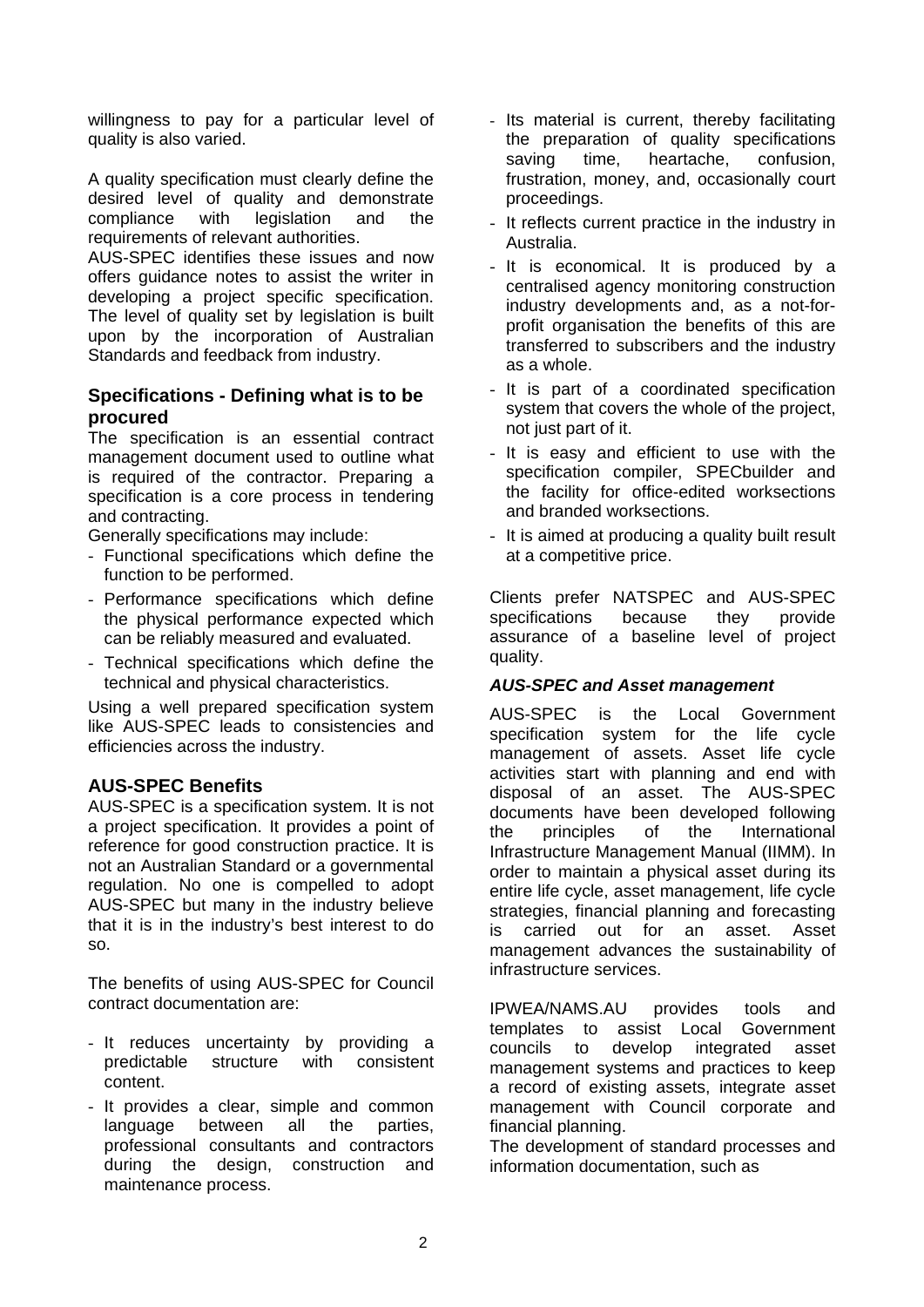AUS-SPEC, creates efficiencies and effectiveness. AUS-SPEC focuses on the engineering and technical aspects and processes of 'how to' plan, design and construct new assets and maintain existing assets. AUS-SPEC also provides sample contract documents for different type of projects.



**Figure 1: Asset Lifecycle Activities**  (Source: IIMM)

Figure 1 from IIMM, presents the asset life cycle activities. AUS-SPEC can be used for the following IIMM defined life cycle activities:

- Asset planning
- Asset creation
- Operations and maintenance
- Asset monitoring
- Renewal and rehabilitation.

AUS-SPEC cites the Australian Infrastructure Financial Management Guidelines (AIFM) in the TECHguides to raise awareness of the financial aspects of Local government assets. This is in line with the Local Government and Planning Minister's Council's (LGPMC) national consistency frameworks on Local Government asset and financial management, an initiative to assist Councils to improve their asset management performance and financial sustainability.

# **Key Improvements to AUS-SPEC**

### *A National Classification system*

AUS-SPEC worksections are now classified and sequenced in a logical order as shown in Figure 2, which corresponds to the Australian construction industry sequence and type of works.

The classification system provides a consistency of structure. Benefits of a classification system are:

- Users know where to find the required information. Specifiers know where to find existing worksections and where to put new information.
- Contractors can confidently break up specifications, including all relevant parts in a work package, because the classification system means that worksections are consistently located.
- Head and sub-consultants can easily locate information within the worksections thereby avoiding duplication or omission.
- Contractors can potentially reduce margins because the predictability of the classification system makes for less uncertainty.

### *SPECbuilder*:

SPECbuilder is a specification compilation software program that enables subscribers to create new specifications using AUS-SPEC, NATSPEC and office-edited worksections.

### *Updating Service*

The number of regulations that change each year continues to increase. NATSPEC provides the economies of scale to track changes and to keep consultants up-to-date. The end result is better documentation that gives clients a more reliable basis for assessing tenders and construction.

The regular development and updating of the specification system responds to user and industry feedback.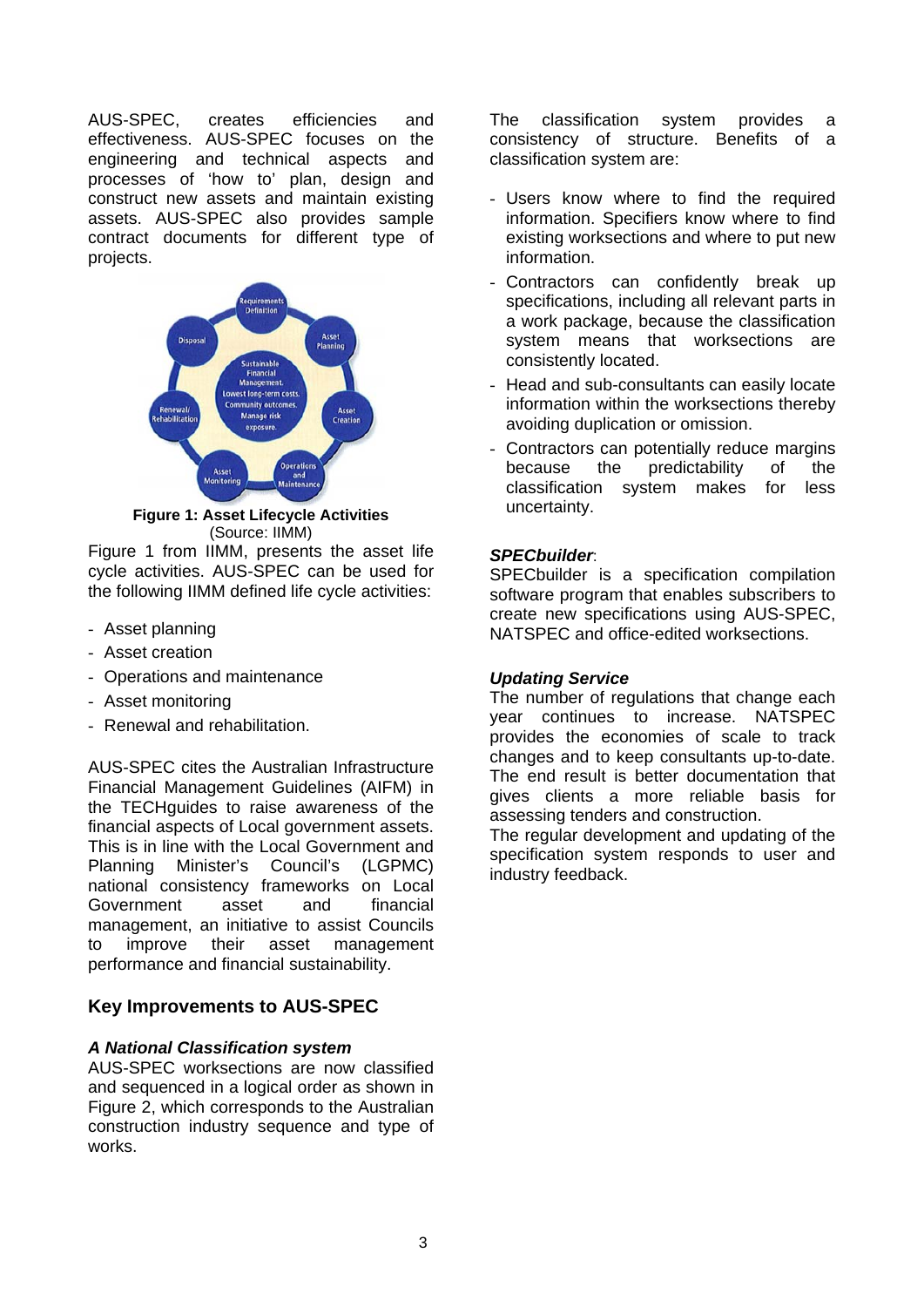

**Figure 2: National Classification Structure** 

As part of the AUS-SPEC annual updating service, every October a list of the updated worksections is released. In summary, since 2007 we have updated the following:

- 2007 Alignment to National Classification Structure.
- 2008 *Buildings* Package including the release of the new *NATSPEC Maintenance Reference.*
- 2009 All *Roadworks* design and construction worksections.
- 2010 *Public Utilities* (including design and construction worksections of stormwater drainage, water supply & sewerage).
- 2011 *Contracts* package.

### *Information for previous users*

Comparison table: For the previous users of AUS-SPEC a comparison table is available on www.natspec.com.au, which shows the comparison of the old AUS-SPEC specification numbers and activity titles with the new classification numbers and their location in new packages.

### *Update Process*

Keeping AUS-SPEC current is a paramount NATSPEC obligation. The update process takes into account advances in material development, construction efficiency and ability, and cost.

The evolution of specifications relies on many sources including:

- Amendments to regulations and Standards.
- Subscriber/user feedback.
- Stakeholder feedback.
- Collaboration with global master specification providers, State road authorities, utility authorities and IPWEA.
- Editorial team experience, knowledge and input.
- External reviews by Local Government Councils, State road authorities and industry organizations like WSAA, CPAA, PIPA, IPWEA state divisions, Roads Directorate, Water Directorate and NAMS.AU.

By these means NATSPEC accumulates and maintains quality information. The result is quality practice within realistic cost constraints.

## *Subscription Service*

Previously AUS-SPEC was sold as an expensive package with limited updating and development. AUS-SPEC is now available by subscription only with an annual updating service at less than one-tenth of the original package cost.

AUS-SPEC has seven specification packages. Subscribers can select from the following AUS-SPEC packages to best suit their projects:



*AUS-SPEC Complete* covers planning and design, tendering, contract preliminaries, construction, maintenance and operations of open and urban spaces, buildings, minor roads, minor bridges for vehicle and pedestrian use, and public utilities. This package satisfies most local councils' needs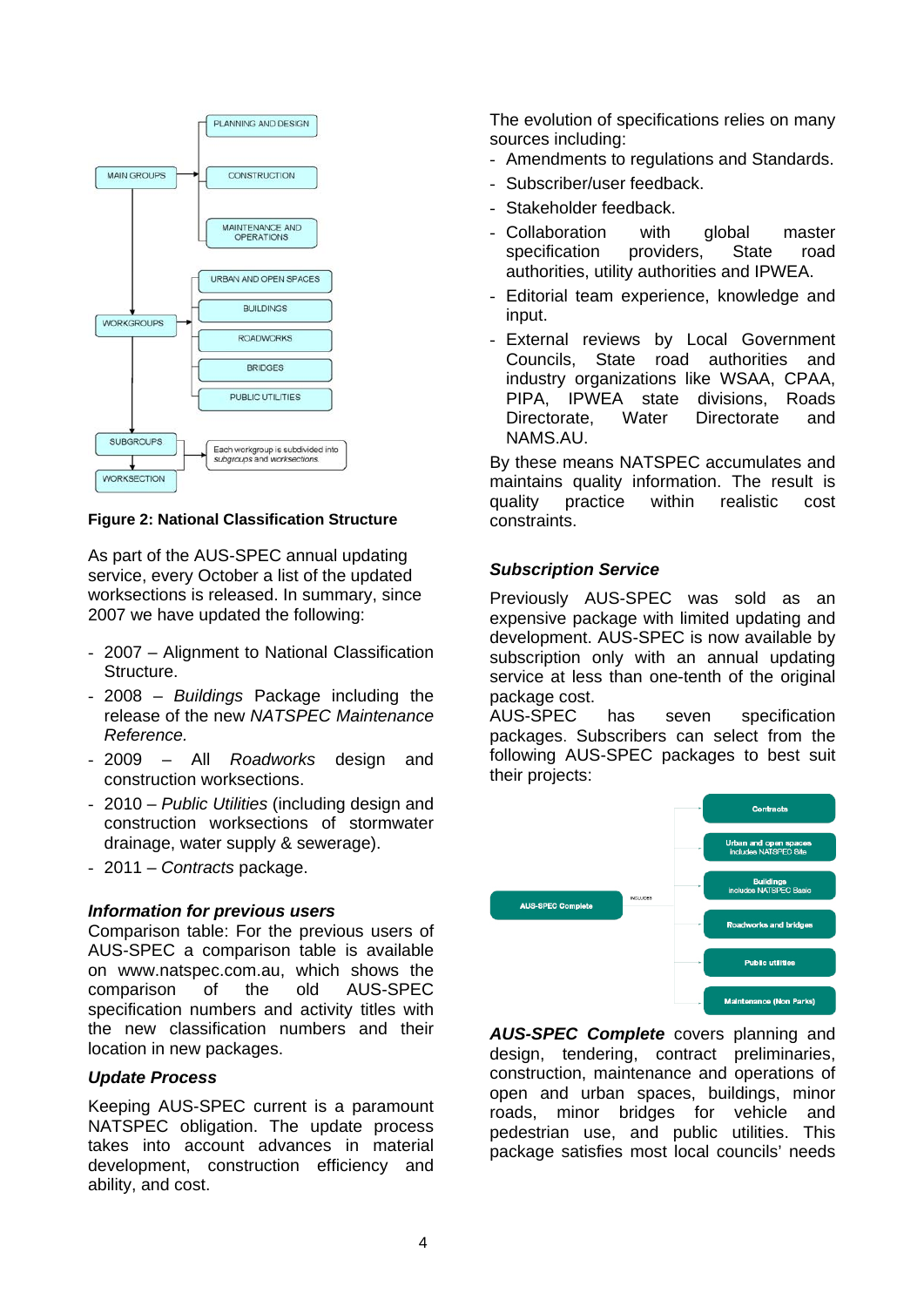and is used by the design, maintenance and operational personnel.

*AUS-SPEC Contracts* covers tendering, contract preliminaries, quality checklists and quality requirements for the supply of projects and services. It includes sample documents which provide guidelines for completing the tender and contract documentation, maintenance management plans and contract schedules for a maintenance contract. This package is for Contract, Supply, Asset and Works Managers, Purchasing and Legal Officers.

*AUS-SPEC Urban and open spaces* covers planning and design, tendering and contract preliminaries, construction, maintenance and operations of urban and open spaces (landscaping, pathways and retaining walls). It provides the concepts of Park Maintenance Plan (PMP) to organize and ensure quality maintenance and Activity Contract Requirements (ACR) covering horticultural and built items, cleaning operations and miscellaneous activities such as storm damage response. It also includes the NATSPEC *Building Landscape (Site)* package for site preparation works and all works external to the building but within the site boundary together with mechanical, hydraulic and electrical services design and installation work. This package is for Environmental Services, Recreation and Maintenance Managers and Park Superintendents.

*AUS-SPEC Buildings* covers planning and design, tendering and contract preliminaries, maintenance and operation of buildings and its associated services. A Building and Facilities Maintenance Plan (BFMP) is provided to ensure better coordination of quality management and performance requirements covering security, emergency call out, storm damage response and cleaning. It also includes the NATSPEC *Building Basic* package for simple building projects where brevity is a priority. It covers site, structural, architectural, interiors, landscaping and mechanical, hydraulic and electrical services design and installation work. This package is for Building. Asset. Property Services and Engineering Services Managers.

*AUS-SPEC Roadworks and bridges* covers planning and design, tendering and contract preliminaries, construction, maintenance and operations of minor roads and minor bridges for vehicle and pedestrian use. It provides the concepts of Maintenance Management Plan (MMP) to organize and ensure quality maintenance processes and Activity Contract Requirements (ACR) covering road pavement and shoulder, drainage, roadside, traffic facilities and miscellaneous activities such as emergency call out. This package is for Design and Development, Contracts, Asset, Maintenance Business Unit and Strategic Planning Managers.

*AUS-SPEC Public utilities* covers planning and design, tendering and contract preliminaries, construction, maintenance and operations of public utilities (water supply, water cycle management, sewerage systems and cleaning and waste management). It provides the concepts of Maintenance Management Plan (MMP) to organize and ensure quality maintenance and Activity Contract Requirement (ACR) for various activities. This package is for Engineering Services, Environmental Services and Maintenance Managers.

*AUS-SPEC Maintenance (Non Parks)*  covers tendering and contract preliminaries, maintenance and operations buildings, roadworks, minor bridges for vehicle and pedestrian use and public utilities. It introduces the concepts of Maintenance Management Plan (MMP) to organize and ensure quality maintenance and Activity Contract Requirements (ACR) for various activities. This package is for Engineering Services, Environmental Services, Asset and Maintenance Managers.

# **Additional publications provided with AUS-SPEC**

*QUICKstart:* A brief guide to the installation and use of NATSPEC and AUS-SPEC packages and SPECbuilder (compilation software). It is reissued at each update.

*National worksection matrix:* A matrix that may be used to check or select the appropriate NATSPEC and AUS-SPEC specification package. It also lists the number of worksections included as part of each package.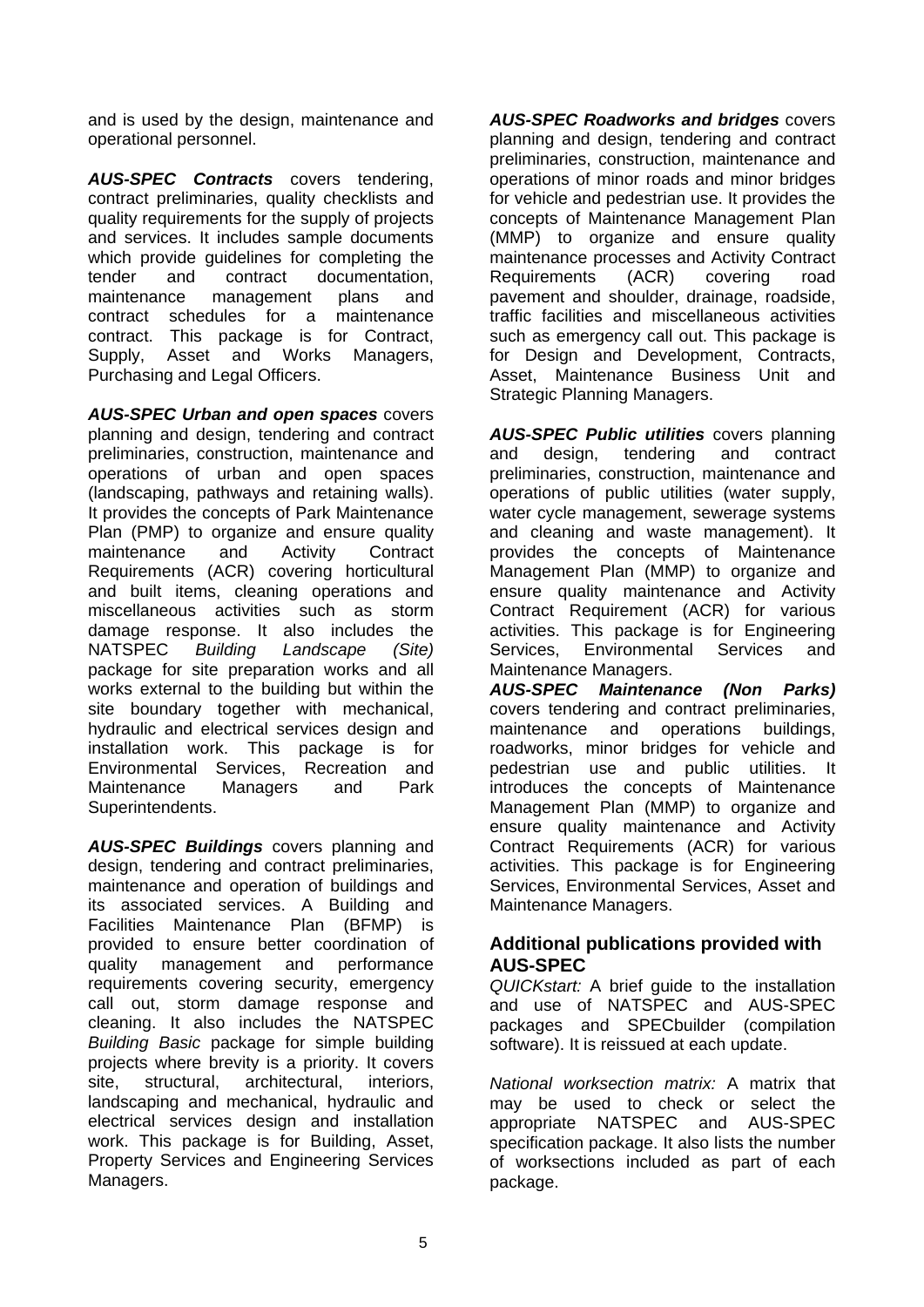*TECHguides:* Provide roadmaps and examples for compiling the documentation required for Local Government projects. They include information on contracts, technical specifications and tender submission requirements. They should be read prior to commencing a project. They are included in the reference documents section of SPECbuilder in pdf format.

*TECHnotes:* A one or two page note prepared by NATSPEC providing professional knowledge to the subscriber on current issues in the building industry and the related provisions made by NATSPEC. TECHnotes contain guidance of a general nature that either relates to several worksections or does not fit into a generic worksection. TECHnotes are grouped into three categories: General (GEN), Design (DES) and Products (PRO). These are also used by the Australian Institute of Architects for their Continuing Education program and, other organizations including, Engineers Australia, Australian Institute of Quantity Surveyors and the Australian Institute of Building.

*Specifying ESD TECHreport:* This TECHreport outlines the principles of Ecologically Sustainable Development (ESD) and their application to building specifications. ESD-related items included in NATSPEC worksections are listed and cross referenced to BCA, NABERS and Green Star requirements.

*NATSource:* A listing of all sources of citations in NATSPEC and AUS-SPEC worksections. This is updated and issued annually.

*NATSPEC Maintenance Reference:* A quality statement for maintenance and repairs only. *NATSPEC Maintenance Reference* is derived from the NATSPEC worksection *Template* text. Documentation for maintenance contracts will require additional information to cover the selection of products and materials to match existing work and to fulfill slip resistance obligations.

*SPECnotes*: A quarterly newsletter produced for NATSPEC and AUS-SPEC subscribers to explain and describe NATSPEC content,

revisions and proposals as well as administrative and subscription matters. It includes reviews of relevant new Australian standards and code updates as well as providing key industry information.

*Standards revising NATSPEC:* A cumulative listing of all new and revised standards over the year which relate to NATSPEC worksections. It is updated on a monthly basis and made available to subscribers on the NATSPEC website.

*STYLEguide*: An alphabetical reference to the style rules, including preferred spelling, grammar, punctuation, hyphenation, forms of expression, and method of citation and cross referencing.

*Defined terms in NATSPEC*: An alphabetical listing of the defined terms and their meanings as given in the worksections.

*Product Partner worksections*: Worksections produced in NATSPEC format in conjunction with a **Product Partner** which provide specifiers with an alternative to the generic worksection where a particular product has been selected at design stage. NATSPEC currently has 70 branded worksections.

### **Building Information Modelling (BIM)**

NATSPEC released the *National BIM Guide* and *Project brief* in 2011 and *BIM Management plan* in 2012. BIM has the potential to provide a platform for integrated project delivery; improve sustainability outcomes through modelling; increase productivity through decreasing variations during construction; and provide a tool for facilities and asset management. For further information on BIM projects visit www.natspec.com.au and click on the BIM logo.

# **Conclusion**

A well maintained purpose-built technical specification system is a key component in producing quality documentation. The benefits of quality documentation include reduced project ambiguities, variations and re-work and a reduced likelihood of legal action due to contractual disputes. It is only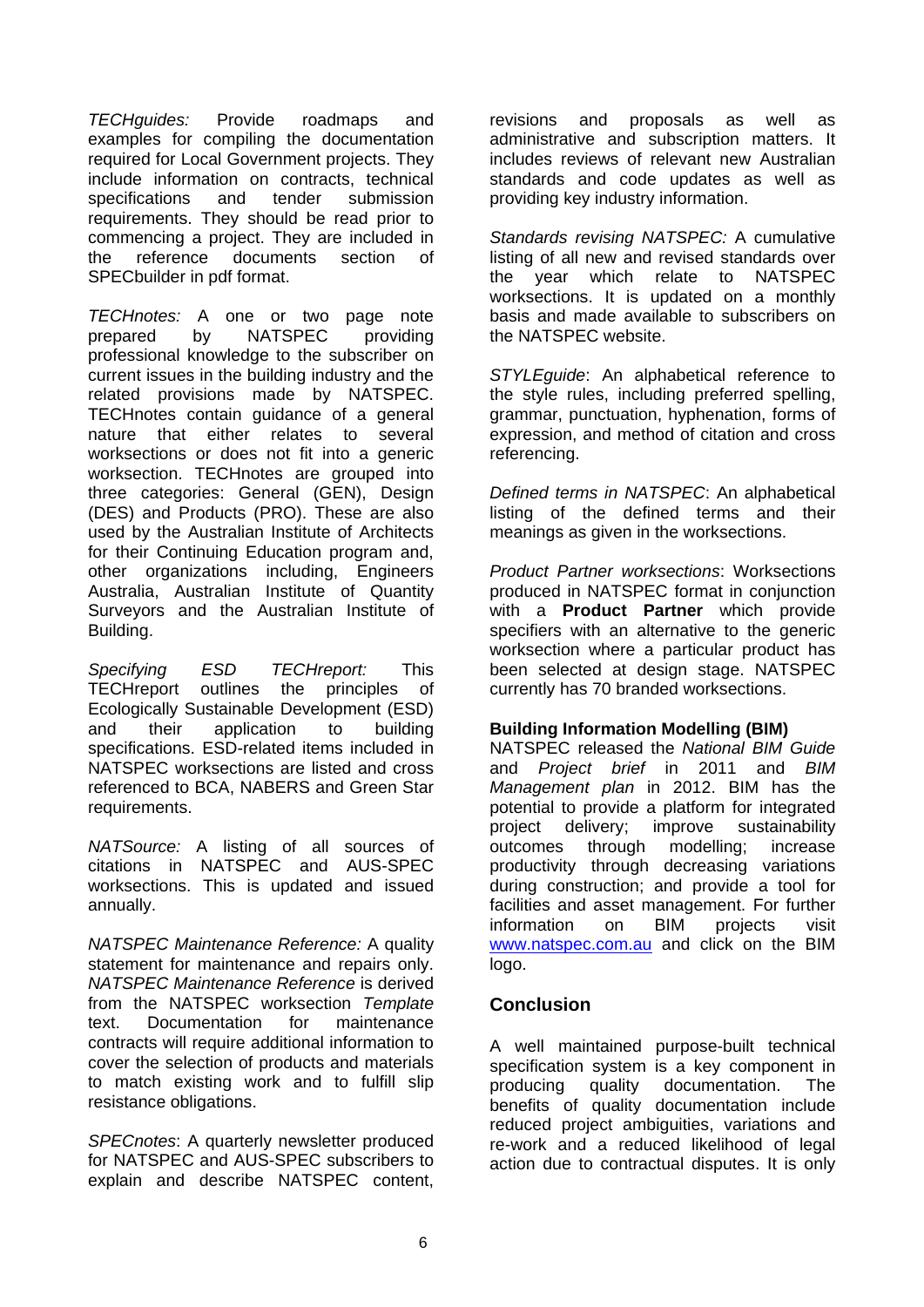through quality documentation that clients can be assured of a quality result.

Quality is reliant on good documentation and good documentation is incomplete without a good specification.

The development of standard processes through AUS-SPEC documentation creates efficiencies and effectiveness in managing and upgrading infrastructure assets.

AUS-SPEC is the collective experience of the subscribers and other related industry organizations to provide tools and templates for the life cycle management of assets.

#### *References*

#### *Books and manuals:*

Gelder, John. *Specifying architecture*, Sydney: Construction Information Systems, 2001.

IPWEA, International Infrastructure Management Manual (IIMM), 2011.

#### *Papers:*

Tilley, Paul A. and McFallan, Stephen L. *Design and documentation quality survey designer's perspective: a survey investigating changes within the Australian Construction*  *Industry and its effect on construction process efficiency.* Canberra*:* CSIRO, 2000.

#### *Reports:*

Preston, B L and Jones R N *Climate change impacts on Australia and benefits of early action to reduce global greenhouse gas emissions.* CSIRO February 2006 Productivity Commission. *Reform of Building Regulation. Research Report*. November 2004.

Queensland Government. *Getting it right the first time: An examination of an industry problem as it applies to Queensland and recommendations for solutions and actions.*  October 2005*.* 

Australian Institute of Architects*. NATSPEC - Practice division report*. August 1989.

The Council of Australian Governments (COAG) *National climate change adaptation framework,* 2007*.* 

#### *Other:*

Australian Construction Industry Forum (ACIF) media release. *Cost savings in Queensland construction industry a threat to documentation quality and contract delivery*. 11 May 2004.